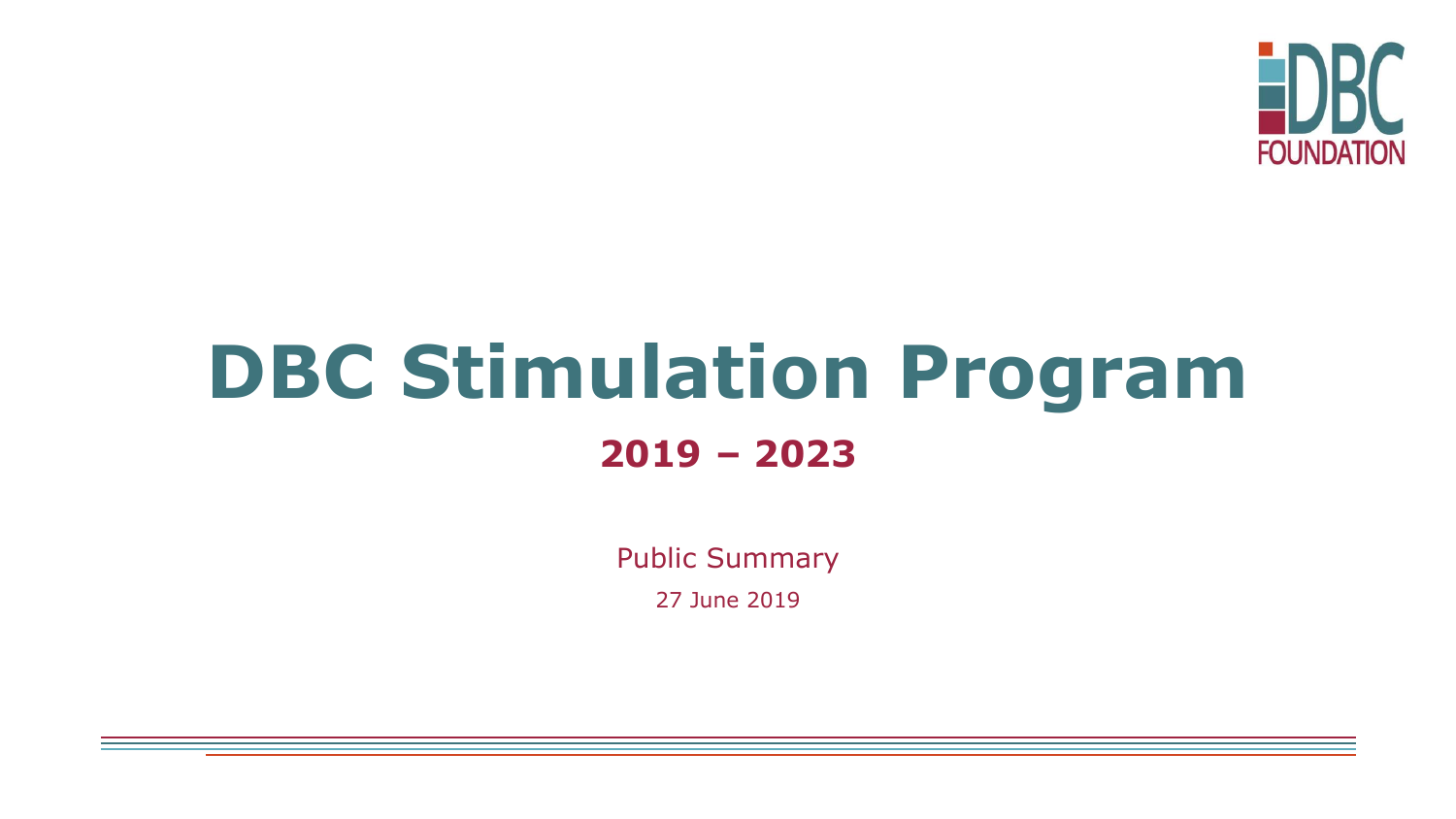## **Program History**





(pending confirmation by the NL government of the sustainability requirements and clarification over 'FSC or equivalent').

- **Scoping study** to define bottlenecks, drivers, internvention options and conditions for stimulating certification.
- Stakeholder consultation **Workshops** (Miami, Rotterdam) to collect feedback and suggestions from relevant stakeholders as input for the Stimulation Program.
- DBC Board **Strategy Meeting** to decide on a framework for the Stimulation Program, taking into account existing uncertainties.
- **Data Research Study** to optimize the design of a tailor-made and most effective program of activities under the Stimulation Program.
- **Legal review** of the draft Stimulation Program to verify compliance with antitrust regulations.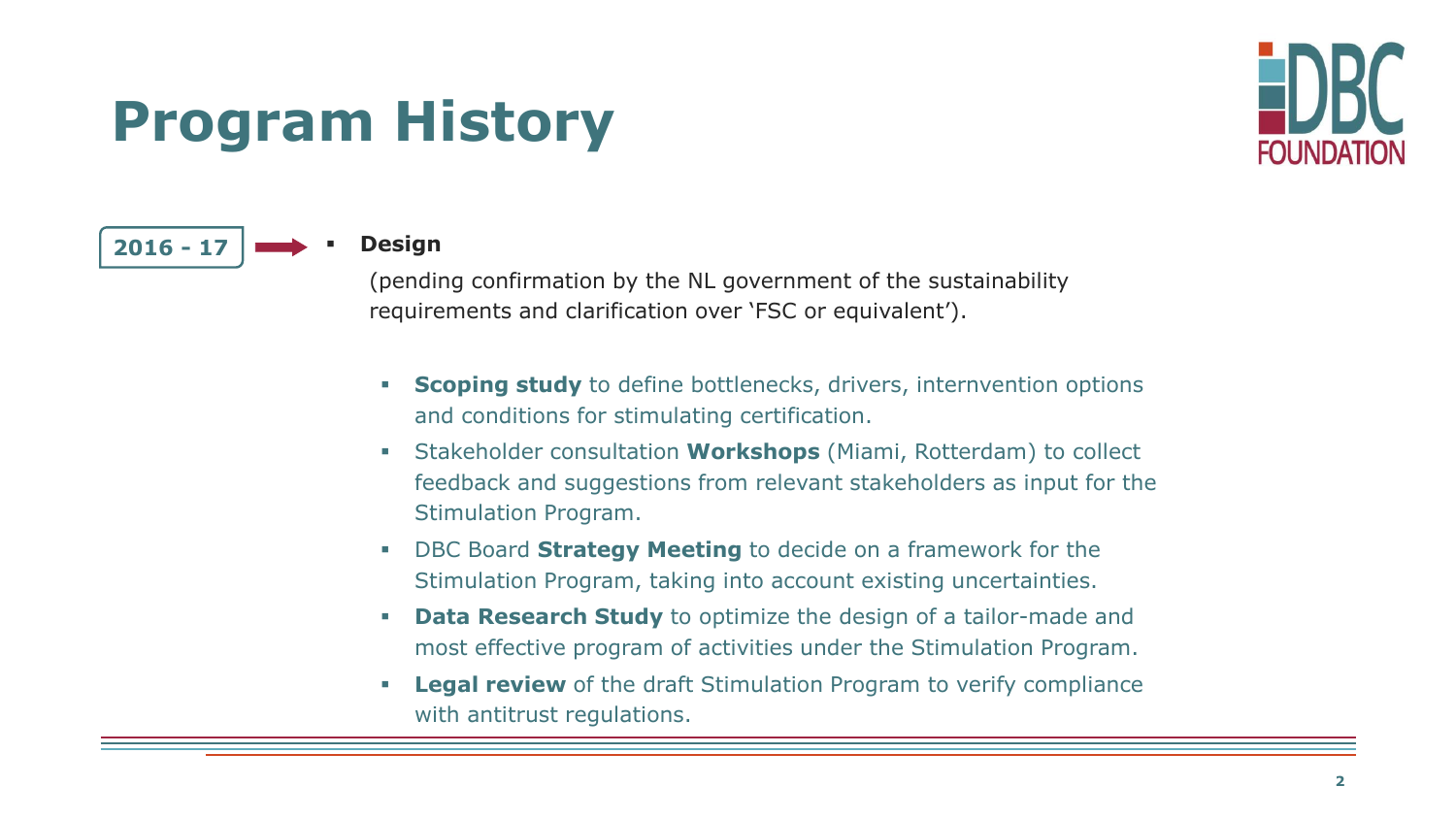## **Program History**



### 2018 **EXECUTE:** Implementation

(pending approvals by the NL government of existing certification schemes).

- **EXTEMPROJECT** (American Forest Foundation) to promote SFO engagement and certification.
- **SFI Project** (Sustainable Forestry Initiative) to pursue group certification.
- **Certification Scheme Assessment** (Armstrong & Ass) to produce a conclusive analysis of the outcomes of the ADBE judgments and government approval of existing certification schemes.
- AFF and SFI **project visits** and (3-6 Dec 2018) to review the preliminary final results and for site visits demonstrating SFO land management and certification.
- **Pellet Producers Workshop** (5 Dec 2018) to inform US pellet producers in the Southeast on DBC's Stimulation Program, the 2018 results and the Dutch pellet market and policy developments.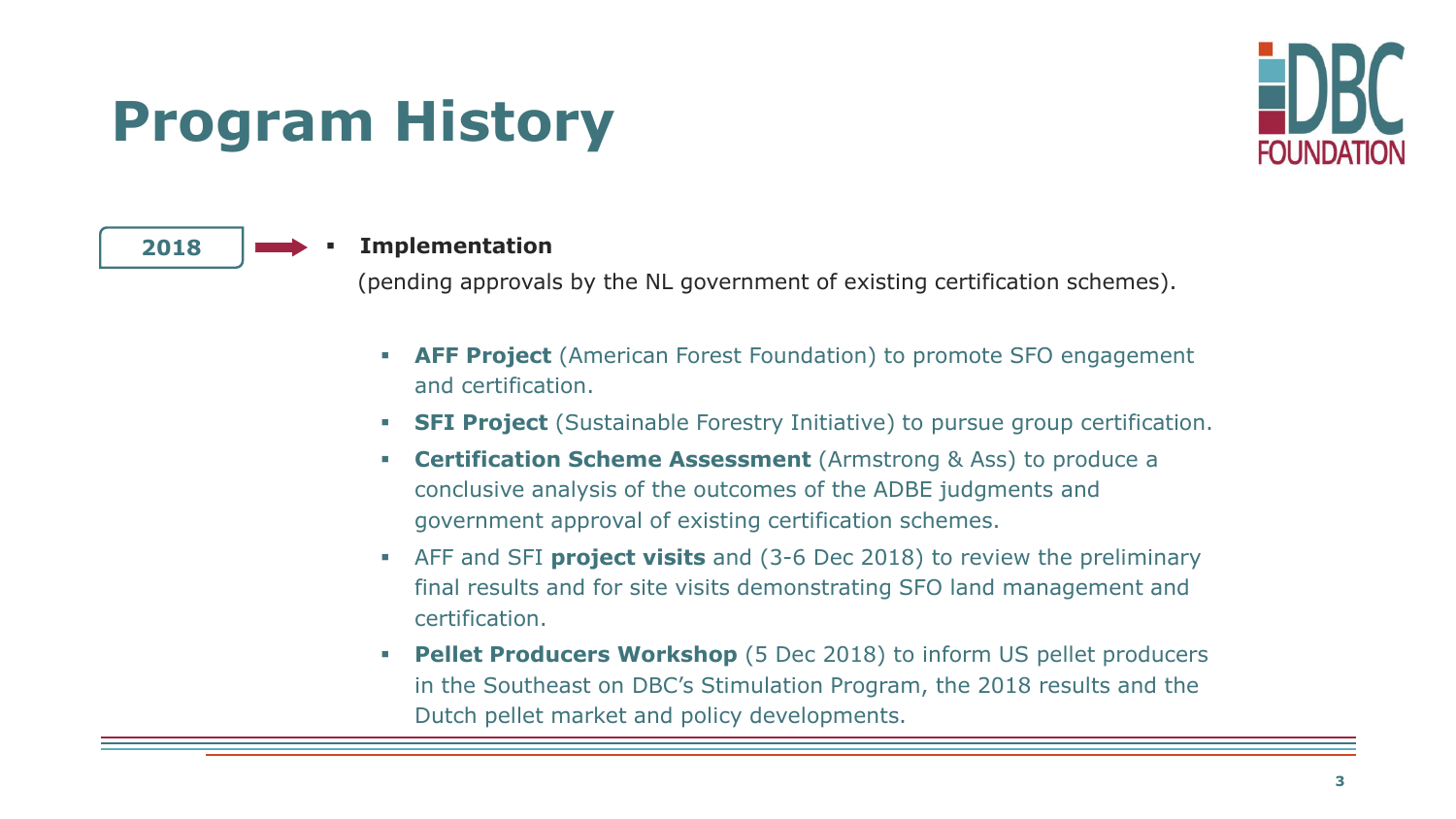### **Program Targets**



**The Program does consist of six Modules reflecting the DBC objectives:**

| <b>Module</b>                               | <b>Key Objective</b>                                                                                                                                          | <b>Remarks</b>                                                                                                           |  |
|---------------------------------------------|---------------------------------------------------------------------------------------------------------------------------------------------------------------|--------------------------------------------------------------------------------------------------------------------------|--|
| 1. SFO engagement                           | • Increase SFO awareness on sustainable<br>forest management practices, forest and<br>biodiversity conservation, and certification.                           | Building on the outcomes and experiences with the<br>2018 AFF and SFI projects.                                          |  |
| 2. SFO certification                        | • Accelerate the certification of SFOs.                                                                                                                       | Building on the outcomes and experiences with the<br>2018 AFF and SFI projects.                                          |  |
| 3. Group management certification           | • Accelerate certification levels in key sourcing<br>areas.                                                                                                   | Using approved certification schemes and CoC<br>models                                                                   |  |
| 4. Use of approved certification<br>schemes | • Facilitate the coordinated use of approved<br>CoC and forest management schemes to<br>ensure full regulatory compliance for the<br>sustainability criteria. | Tapping into and enhancing existing tools and<br>practices to promote SFO engagement and<br>certification.               |  |
| 5. Stakeholder meeting                      | • Organize annual multi-stakeholder events<br>(pellet mills, certification bodies, NGOs).                                                                     | As a follow-up on the December 2018 Workshop.                                                                            |  |
| 6. Shared knowledge-base.                   | • Cultivate a mutual understanding amongst<br>key stakeholders in NL and US and improve<br>the effectiveness of their interactions.                           | Current communication between US and NL<br>organizations and authorities is obstructive for<br>efficient implementation. |  |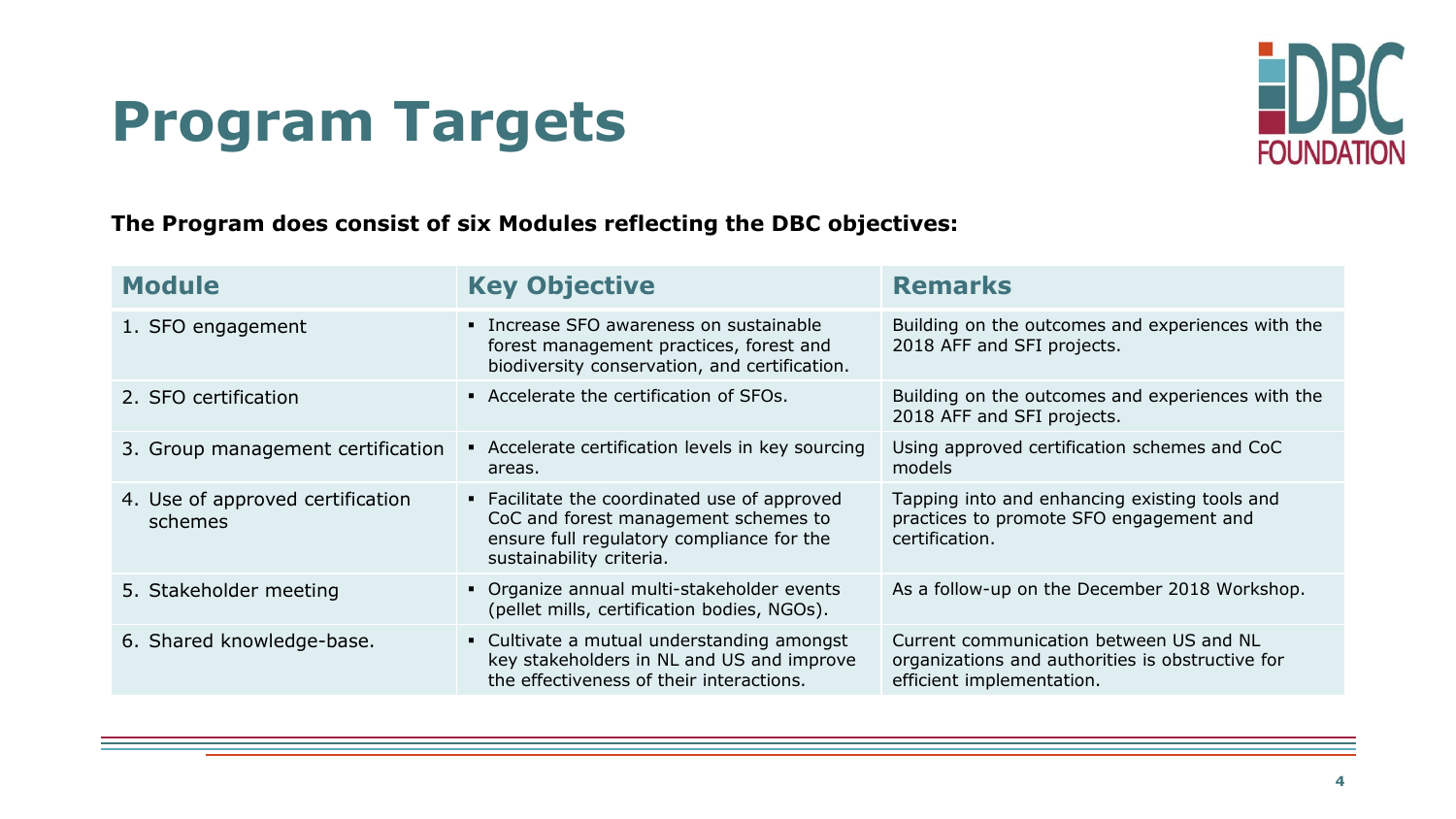### **Program Structure**





### **Annual Stakeholder meeting**

**Annual:** Stakeholder information and feedback.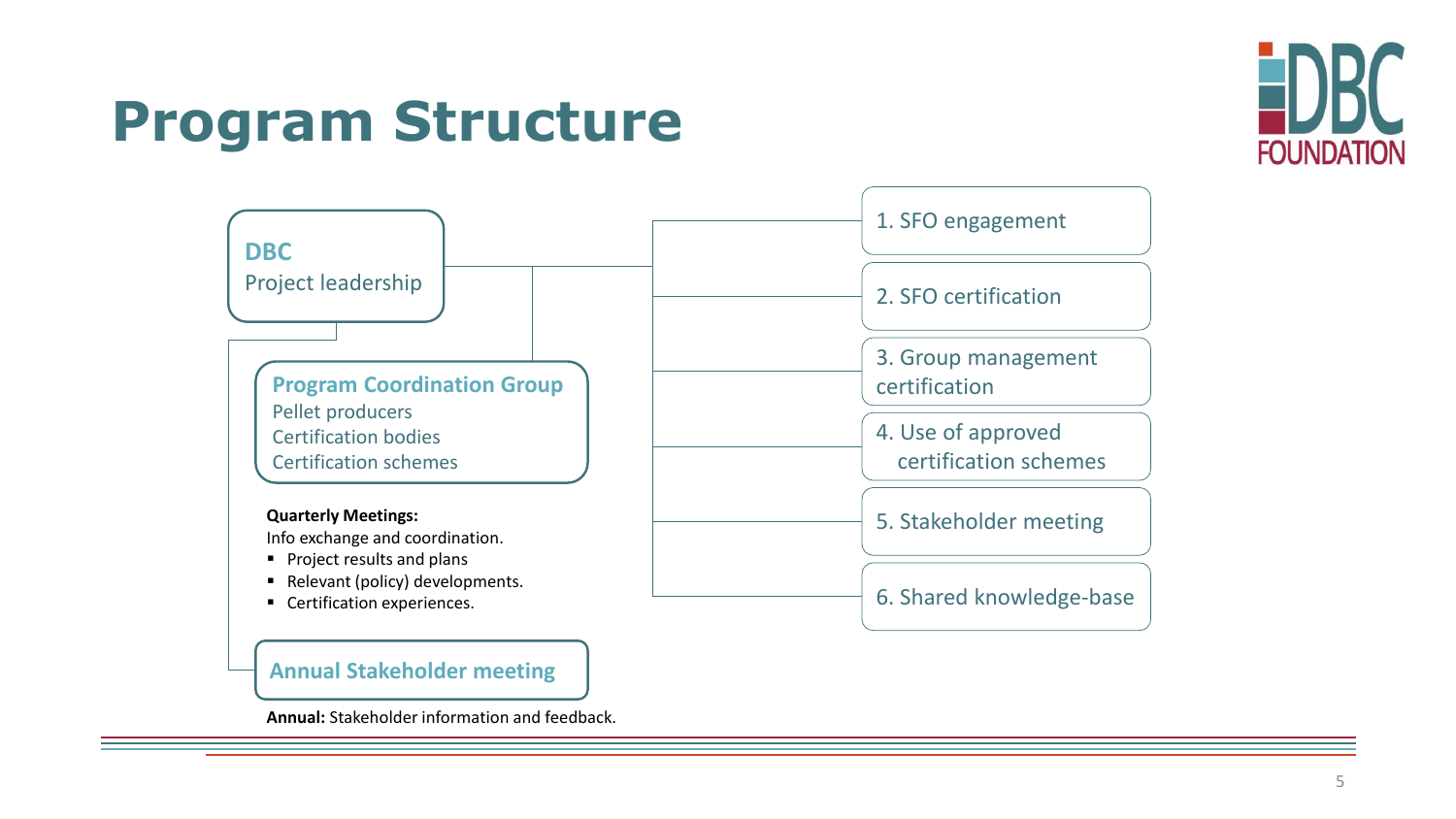### **Execution**



#### **Execution**

Projects under the Stimulation Program shall meet the following criteria:

- Scope:
	- o Addressing the DBC objectives as detailed in the key objectives for each of the six modules
- Prioritization:
	- o Group Management Certification
	- o Use of approved certification schemes
- Other considerations:
	- o Individual projects may relate to multiple modules; multiple projects may be executed in parallel.
	- o Every individual project will be supervised by DBC and report to the Program Coordination Group.
	- o Preferably, projects leverage existing funds.
	- o Participation of third parties is encouraged when their expertise add value to the project success.

#### **Promote SFO Certification**

- 1. SFO Engagement
- 2. SFO Certification
- 3. Group Management Certification

#### **Support 100% certification**

4. Use of approved certification schemes

#### **Communication**

- 5. Stakeholder Meetings
- 6. Shared knowledge-base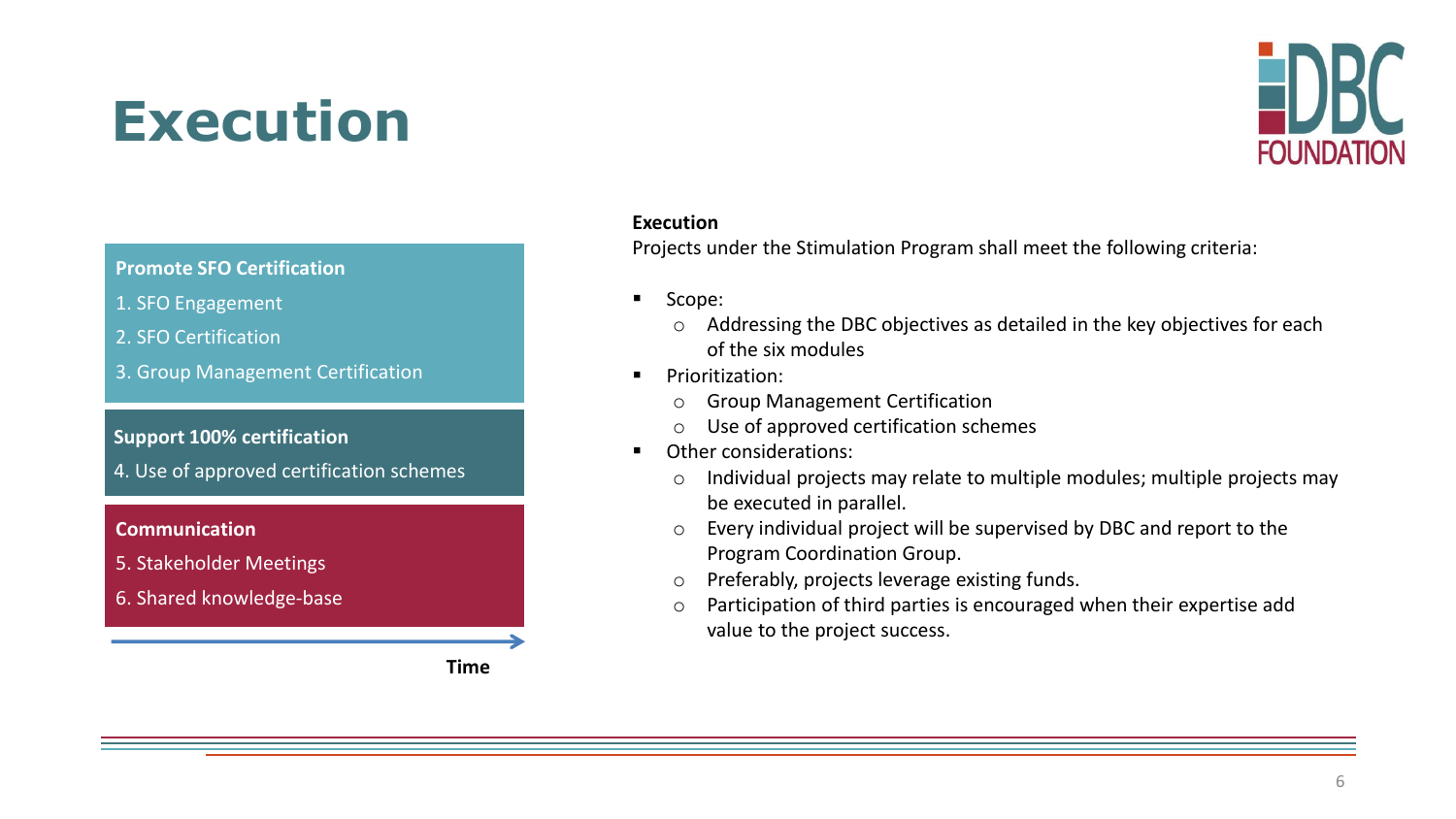# **Budget**



### **Budget**

■ Budget allocation per module, and over time, will be detailed based on final project proposals and results obtained.

|    | 2019 | 2020 | 2021 | 2022 | 2023 |
|----|------|------|------|------|------|
| 1. |      |      |      |      |      |
| 2. |      |      |      |      |      |
| 3. |      |      |      |      |      |
| 4. |      |      |      |      |      |
| 5. |      |      |      |      |      |
| 6. |      |      |      |      |      |
|    |      |      |      |      |      |

#### **Promote SFO Certification**

- 1. SFO Engagement
- 2. SFO Certification
- 3. Group Management Certification

#### **Support 100% certification**

4. Use of approved certification schemes

### **Communication**

- 5. Stakeholder Meetings
- 6. Shared knowledge-base

**Time**